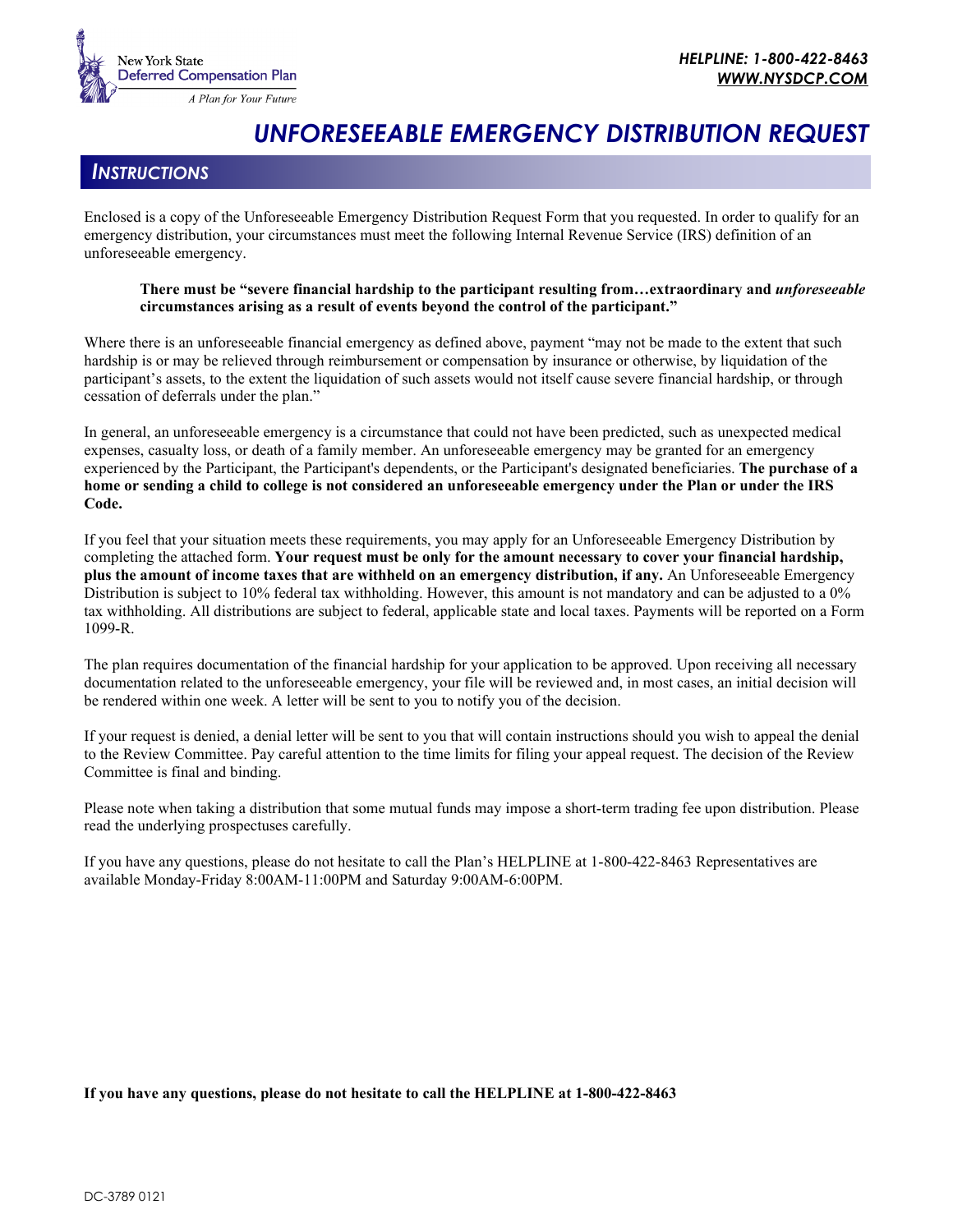# *REQUIRED DOCUMENTATION AND FORMS*

In an effort to avoid delays in your application for an Unforeseeable Emergency Distribution Request, please submit a completed form with answers to all questions and documentation for your request. Below are some examples of circumstances and acceptable documentation.

#### **Important Reminders:**

- You may be asked to provide additional information based upon your specific request.
	- In general, any supporting documentation must be dated from within the past 30 days.
- If you have received a previous approval for an unforeseeable emergency event, any subsequent requests for the same event may require documentation that demonstrates that the previous amounts were utilized to satisfy the approved event.

| Circumstance                    | Documentation Required                                                                                                                         |  |  |  |  |  |  |  |  |
|---------------------------------|------------------------------------------------------------------------------------------------------------------------------------------------|--|--|--|--|--|--|--|--|
| Medical Bills Not<br>Covered by | Explanation of Benefits statement or a statement from insurance carrier detailing which<br>$\bullet$<br>expenses were NOT covered by insurance |  |  |  |  |  |  |  |  |
| Insurance                       | A doctor's statement of your medical condition demonstrating the medical necessity of the<br>procedure                                         |  |  |  |  |  |  |  |  |
|                                 | Note: Medical bills for services that occurred more than 12 months ago cannot be considered                                                    |  |  |  |  |  |  |  |  |
| Loss of Income $-$              | Loss of Income Form completed by your employer that verifies your time off without pay<br>$\bullet$                                            |  |  |  |  |  |  |  |  |
| Yours or Spousal                | and wages lost. Spouse's loss verification- letter from their employer                                                                         |  |  |  |  |  |  |  |  |
|                                 | Previous year's W-2 form and paystubs that details full wage and current paystub showing<br>partial pay                                        |  |  |  |  |  |  |  |  |
|                                 | Documentation from any source of current income, such as Worker's Compensation<br>٠                                                            |  |  |  |  |  |  |  |  |
|                                 | When applicable please provide documentation that you have filed a Worker's<br>$\bullet$                                                       |  |  |  |  |  |  |  |  |
|                                 | Compensation claim and the status of that claim.                                                                                               |  |  |  |  |  |  |  |  |
|                                 | Only approvable for a 12 month period                                                                                                          |  |  |  |  |  |  |  |  |
|                                 | Note: Amounts for loss of income are not increased to cover the federal tax withholding.                                                       |  |  |  |  |  |  |  |  |
| <b>Funeral Expenses</b>         | Certified proof of your family member's death and copies of the funeral expenses incurred                                                      |  |  |  |  |  |  |  |  |
|                                 | by you                                                                                                                                         |  |  |  |  |  |  |  |  |
|                                 | Documentation of relationship (spouse, dependent, parent/grandparent and siblings)                                                             |  |  |  |  |  |  |  |  |
|                                 | Note: The date of death must be within the past 12 months                                                                                      |  |  |  |  |  |  |  |  |
| Foreclosure                     | Letter from the mortgage company that provides your primary address and the amount<br>٠<br>needed to prevent foreclosure                       |  |  |  |  |  |  |  |  |
|                                 | Note: Approval for this type of event is only done once in a 12-month period.                                                                  |  |  |  |  |  |  |  |  |
| Eviction                        | Court order eviction notice that provides the amount needed to halt proceedings<br>٠                                                           |  |  |  |  |  |  |  |  |
|                                 | Court order eviction notice should be received 15 days prior to the due date allowing for                                                      |  |  |  |  |  |  |  |  |
|                                 | form/documentation review, processing and mailing times.                                                                                       |  |  |  |  |  |  |  |  |
|                                 | Note: Approval for this type of event is only done once in a 12-month period.                                                                  |  |  |  |  |  |  |  |  |
| <b>Utilities</b>                | Copies of bills threatening disconnection and amount needed to prevent disconnection                                                           |  |  |  |  |  |  |  |  |
| Disconnection                   | Note: This type of request will only be considered once in every six-month period.                                                             |  |  |  |  |  |  |  |  |

# **Did you know?**



**Deferrals-** If you stop or decrease your deferral you can restart it at any time. Decreasing your deferrals for a moderate amount of time may assist in alleviating a short- term financial need and to reduce the need for future Emergency Distribution Requests.

**Additional options that may be available-**If your circumstances do not qualify for an Emergency Distribution Request you may be eligible for a Small Inactive Account Distribution or a Plan Loan. *Small Inactive distribution* -Account balance cannot exceed \$5,000.00. Two years without deferring. *Plan Loan -Minimum a*ccount balance of \$2000.00. No outstanding or defaulted loans. 50% of account balance may be available not to exceed \$50,000.00.

For more information regarding any of these items please contact the HELPLINE at 1-800-422-8463.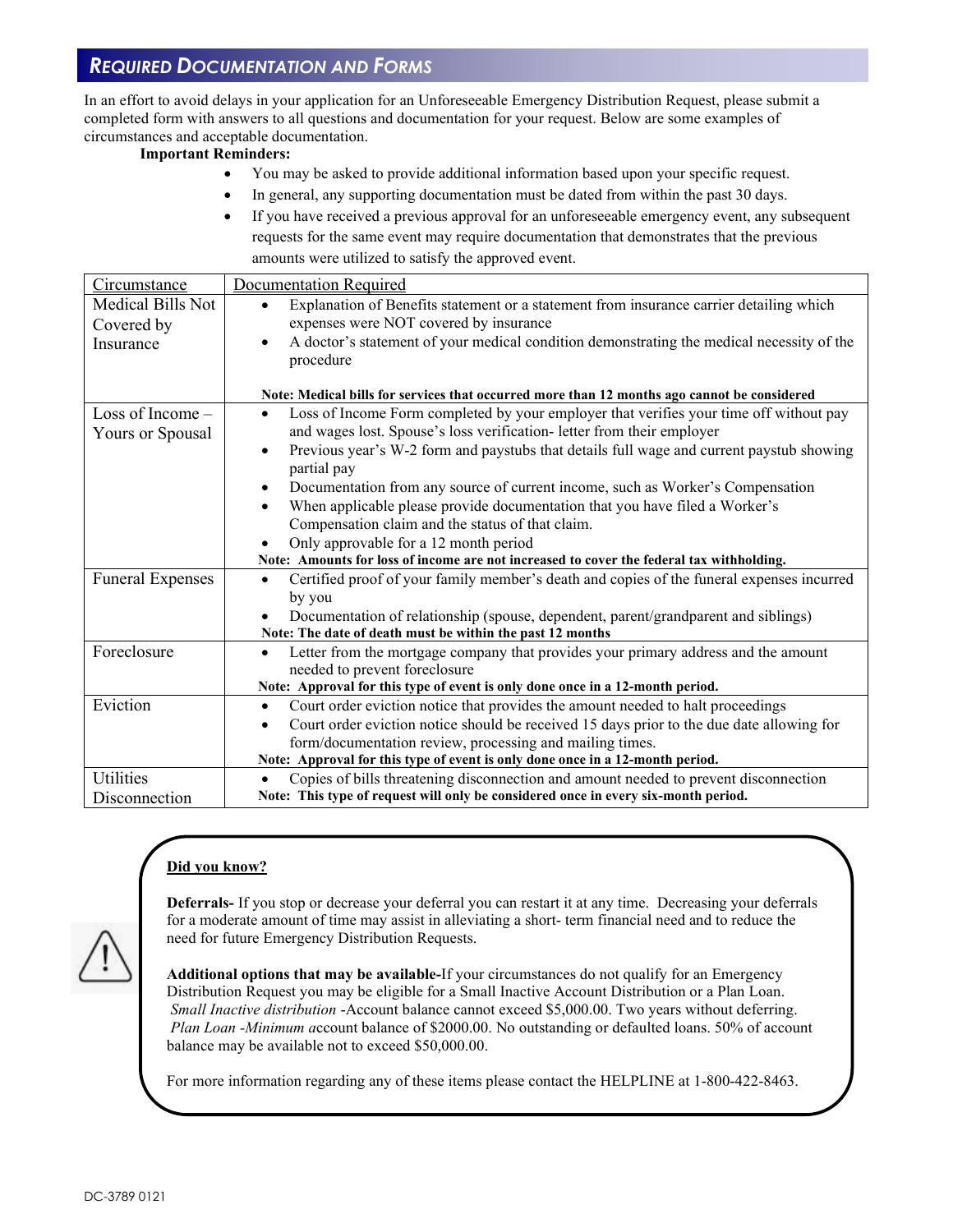

# *UNFORESEEABLE EMERGENCY DISTRIBUTION REQUEST*

# *PERSONAL DATA*

| Name (Please Print) | Account Number (Preferred)<br>OR Last 4 of SSN |     |                          |  |  |
|---------------------|------------------------------------------------|-----|--------------------------|--|--|
| Primary Address     |                                                |     | Date of Birth            |  |  |
| City                | State                                          | Zip | Primary Telephone Number |  |  |
| Primary Email       |                                                |     |                          |  |  |

## *DISTRIBUTION INSTRUCTIONS*

#### **My Financial Hardship is due to the following circumstance(s):**

- $\Box$  Sudden and unexpected illness or accident, resulting in medical expenses not reimbursed by insurance
- $\Box$  Loss of property due to casualty not reimbursed by insurance
- Other similar **extraordinary** and **unforeseeable** circumstances arising as a result of events beyond my control
- $\Box$  Loss of Income

#### **Explanation:**

| I request a distribution in the amount of \$                                                                | . I have enclosed documentation to support the full amount |
|-------------------------------------------------------------------------------------------------------------|------------------------------------------------------------|
| requested. (Please note that the amount approved must be supported by the documentation you provide. If the |                                                            |
| approved amount exceeds the balance of your account, the full account balance will be distributed to you.)  |                                                            |

**\_**\_\_\_\_\_\_\_\_\_\_\_\_\_\_\_\_\_\_\_\_\_\_\_\_\_\_\_\_\_\_\_\_\_\_\_\_\_\_\_\_\_\_\_\_\_\_\_\_\_\_\_\_\_\_\_\_\_\_\_\_\_\_\_\_\_\_\_\_\_\_\_\_\_\_\_\_\_\_\_\_\_\_\_\_\_\_\_\_\_\_\_\_\_\_\_\_\_\_ **\_\_**\_\_\_\_\_\_\_\_\_\_\_\_\_\_\_\_\_\_\_\_\_\_\_\_\_\_\_\_\_\_\_\_\_\_\_\_\_\_\_\_\_\_\_\_\_\_\_\_\_\_\_\_\_\_\_\_\_\_\_\_\_\_\_\_\_\_\_\_\_\_\_\_\_\_\_\_\_\_\_\_\_\_\_\_\_\_\_\_\_\_\_\_\_\_\_\_\_

# *DIRECT DEPOSIT INSTRUCTIONS*

#### **PAYMENT METHOD**

| $\Box$ Send a check. Allow 5 to 10 business days from process date for delivery. (Default option, if no other option is selected) |  |
|-----------------------------------------------------------------------------------------------------------------------------------|--|
|-----------------------------------------------------------------------------------------------------------------------------------|--|

**Direct Deposit ACH** *(A check will be issued if this ACH information cannot be validated or is rejected)*

| $\Box$ Direct Deposit ACH Instructions on File                                                                                                                                                           |
|----------------------------------------------------------------------------------------------------------------------------------------------------------------------------------------------------------|
| Send funds to my <b>bank account</b> that the Plan has on file and ends in $/$ / $/$ . ( <b>If the last four digits of the bank</b><br>account are not provided your funds will be sent out as a check). |

#### **New Direct Deposit ACH –**(*Complete the information below)*

**Account Type**: **(Select only one option)** ❑ Checking Account ❑ Savings Account **Account Verification- C***hecking Accounts:* Please provide a voided check. *Savings Accounts:* Please provide a letter from the bank, signed by a bank representative, which indicates the ABA routing number, bank account number and the account holder's name. **We cannot accept** a deposit slip or starter check.

#### **Bank or Credit Union Name**

|                            | <b>ABA/ Routing Number:</b> (First nine digits only) I: $\frac{1}{2}$ / / / / / / / / / / / / / |  |  |  |  |  |
|----------------------------|-------------------------------------------------------------------------------------------------|--|--|--|--|--|
| <b>Bank Account Number</b> |                                                                                                 |  |  |  |  |  |

**NOTE:** Direct Deposit is only offered through members of the Automatic Clearing House (ACH).

Is this account associated with a brokerage firm or other investment firm?  $\Box$  Yes  $\Box$  No If yes, have you confirmed that the ABA and account numbers are correct?  $\Box$  Yes  $\Box$  No If yes, have you confirmed that the ABA and account numbers are correct?

I understand that the gross amount of the Unforeseeable Emergency Distribution will be calculated such that, after withholding taxes, the net amount will be as close to the amount approved as necessary to meet my financial need.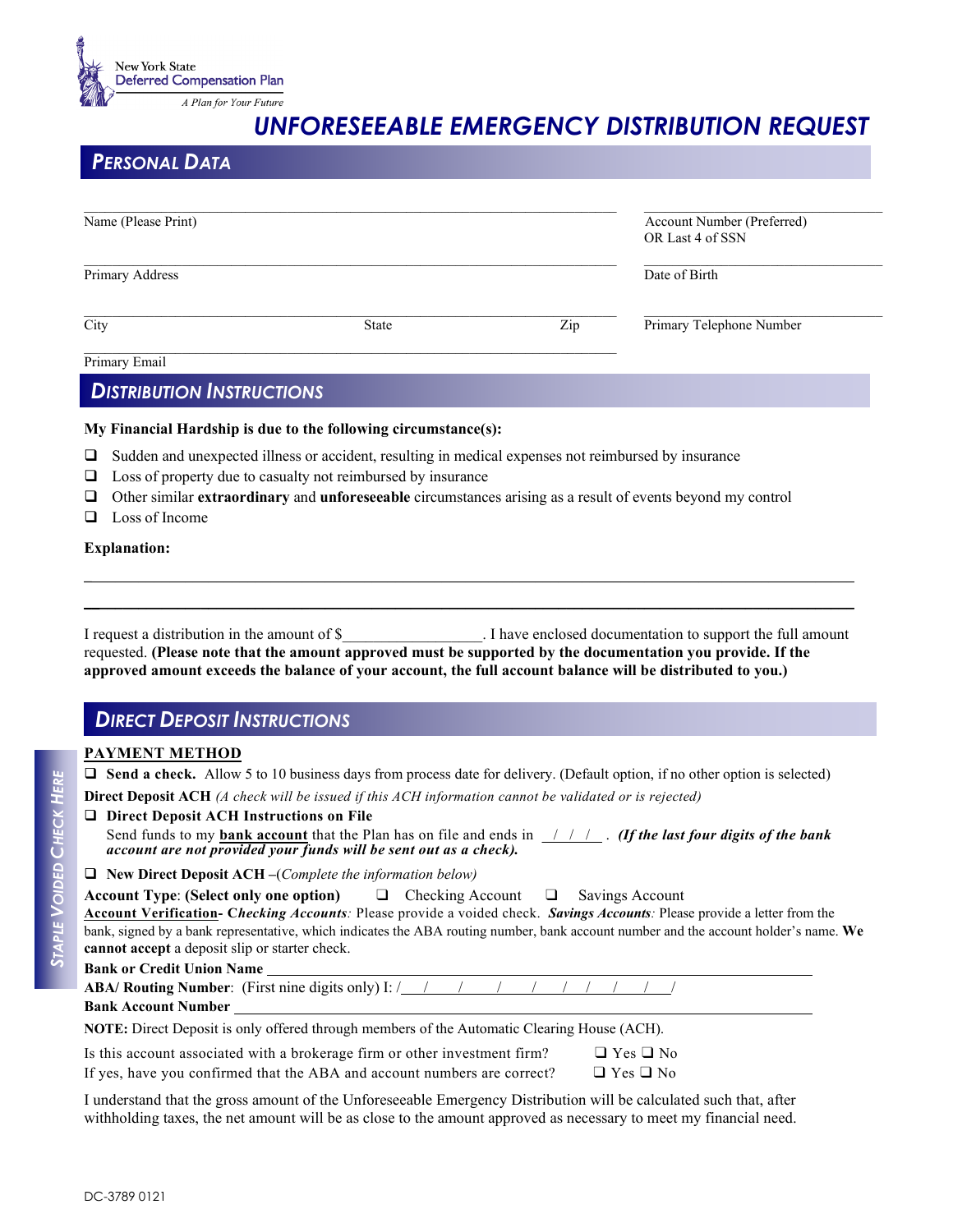## *TAX INFORMATION*

**All distributions are subject to federal, applicable state and local taxes. An Unforeseeable Emergency Distribution is subject to 10% federal tax withholding. However, this amount is not mandatory and can be adjusted. Payments will be reported on a 1099-R form.**

#### **Please select one option. (If you do not select an option, we will use the 10% default withholding.)**

- **No taxes withheld:** Do not withhold federal taxes from my distribution. I will be liable for all federal taxes that may result from this distribution.
- **10% default withholding:** Withhold the default of 10% to accommodate federal taxes on the taxable portion of my distribution. I will receive the approved amount of my request (by check or direct deposit), and the total distribution amount will be higher to include federal tax withholding.
- **Other tax withholding (must be higher than 10%):** % Increase the distribution amount to accommodate federal tax withholding on the taxable portion of my distribution. I will receive the approved amount of my request (by check or direct deposit), and the total distribution amount will be higher to include federal tax withholding.

#### **The Plan is not required to withhold for state income tax purposes. If you want a portion of your distribution withheld for state purposes, please complete the following:**

**State Withholding: Please note the following information prior to making your state tax election.** State taxes are automatically withheld if you are a resident in a state that mandates state income tax withholding at the time of withdrawal. State tax reporting related to this distribution corresponds to the state indicated on your address of record with the Plan at the time of withdrawal and is reported as ordinary income regardless of the state. Please note I understand I have a right to receive and review the Special Tax Notice Regarding Plan Payments no less than 30 days and no more than 180 days prior to this distribution. However, if I elect to receive this distribution before the end of the 30-day minimum notice period, this election shall constitute a waiver of my rights to the 30-day notice requirement.

**If you live in a state that does not require mandatory withholding or if you want an amount greater than is mandatory, please complete the following. Where applicable this amount will be superseded by any mandatory state withholding requirements.**

Select only **one option** that applies: **(Exception: New Jersey residents must skip this and proceed to next item below)**

 $\Box$  I request a withholding rate of \$  $\Box$  OR  $\%$ 

 $\Box$  Please do not withhold state taxes

\***For New Jersey residents only**\* I request a NJ state tax withholding of \$\_\_\_\_\_\_\_\_\_\_ (Whole dollar amount required)

### *ACKNOWLEDGEMENTS*

#### **By signing this application, I hereby acknowledge the following:**

- I have **exhausted all other sources available** to meet my financial need described above and the amount I requested is only the amount that I reasonably require to satisfy the emergency need.
- ♦ My financial need cannot be relieved:
	- through reimbursement or compensation by insurance or otherwise;
	- by a loan or a financial hardship distribution from a  $401(k)$  plan (if available), or other qualified plan;
	- by liquidation of my assets, to the extent such liquidation would not itself cause severe financial hardship; or
	- by cessation of deferrals under the Plan.
- ♦ **I have attached documentation supporting this request for an unforeseeable emergency distribution.**
- ♦ **I understand that these funds are taxable to me in the year that I receive them**.
- Unforeseeable Emergency Distributions are not an eligible Rollover distribution.
- ♦ **Any outstanding loan balance will continue to be active and payments will be required.**

 $\mathcal{L}_\mathcal{L} = \mathcal{L}_\mathcal{L} = \mathcal{L}_\mathcal{L} = \mathcal{L}_\mathcal{L} = \mathcal{L}_\mathcal{L} = \mathcal{L}_\mathcal{L} = \mathcal{L}_\mathcal{L} = \mathcal{L}_\mathcal{L} = \mathcal{L}_\mathcal{L} = \mathcal{L}_\mathcal{L} = \mathcal{L}_\mathcal{L} = \mathcal{L}_\mathcal{L} = \mathcal{L}_\mathcal{L} = \mathcal{L}_\mathcal{L} = \mathcal{L}_\mathcal{L} = \mathcal{L}_\mathcal{L} = \mathcal{L}_\mathcal{L}$ 

#### *AUTHORIZATION*

I attest that the information provided on this form is true. I understand that I may be subject to civil and criminal liability for any false statement on this form or any papers attached or related to this form. I understand that mutual funds may impose a short-term trade fee and that I should read the underlying prospectuses carefully for more information.

Participant Signature

#### **Please return this form with appropriate documentation to: Standard Mail: Overnight Address:** New York State Deferred Compensation Plan New York State Deferred Compensation Plan Administrative Service Agency Administrative Service Agency, DSPF-F2 P.O. Box 182797 3400 Southpark Place, Suite A

**OR** Fax to: 1-877-677-4329

Columbus, OH 43218-2797 Grove City, OH 43123-4856